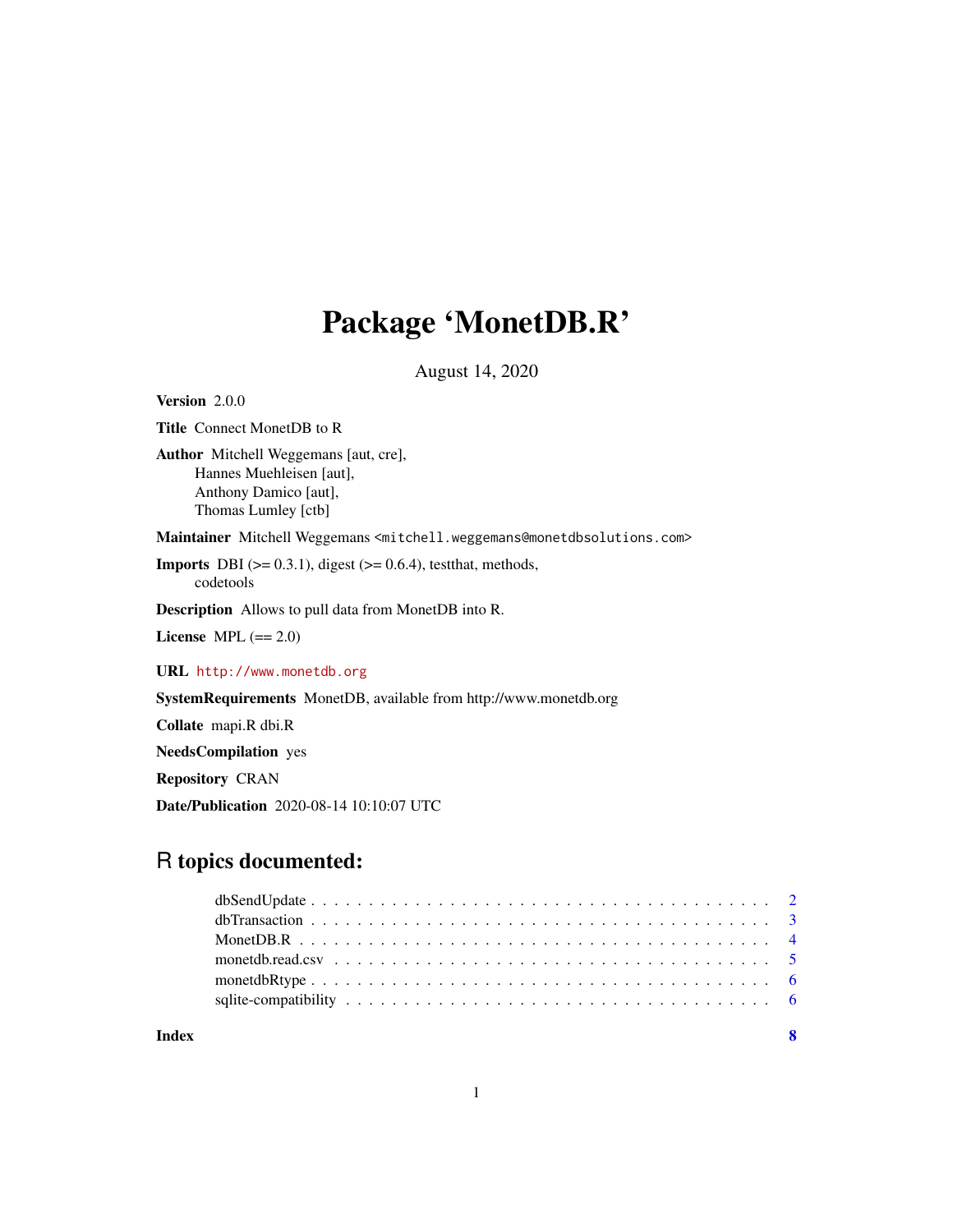#### <span id="page-1-2"></span>Description

dbSendUpdate is used to send a data-altering statement to a MonetDB database, e.g. CREATE TABLE or INSERT. As a convenience feature, a placeholder (? character) can be used in the SQL statement, and bound to parameters given in the varargs group before execution. This is especially useful when scripting database updates, since the parameters will be automatically quoted.

The dbSendUpdateAsync function is used when the database update is called from finalizers, to avoid very esoteric concurrency problems. Here, the update is not guaranteed to be immediately run. Also, the method returns immediately.

#### Usage

```
dbSendUpdate( conn, statement, ..., async=FALSE )
```
#### Arguments

| conn      | A MonetDB.R database connection. Created using dbConnect with the MonetDB.R<br>database driver. |
|-----------|-------------------------------------------------------------------------------------------------|
| statement | A SQL statement to be sent to the database, e.g. 'UPDATE' or 'INSERT'.                          |
| $\cdots$  | Parameters to be bound to '?' characters in the query, similar to JDBC.                         |
| async     | Behave like dbSendUpdateAsync? Defaults to FALSE.                                               |

#### Value

Returns TRUE if the update was successful.

#### See Also

[dbSendQuery](#page-0-0)

#### Examples

```
## Not run:
# connect to MonetDB
conn <- dbConnect(MonetDB.R(), "monetdb://localhost/acs")
# create table
dbSendUpdate(conn, "CREATE TABLE foo(a INT,b VARCHAR(100))")
# insert value, bind parameters to placeholders in statement
dbSendUpdate(conn, "INSERT INTO foo VALUES(?,?)", 42, "bar")
```
## End(Not run)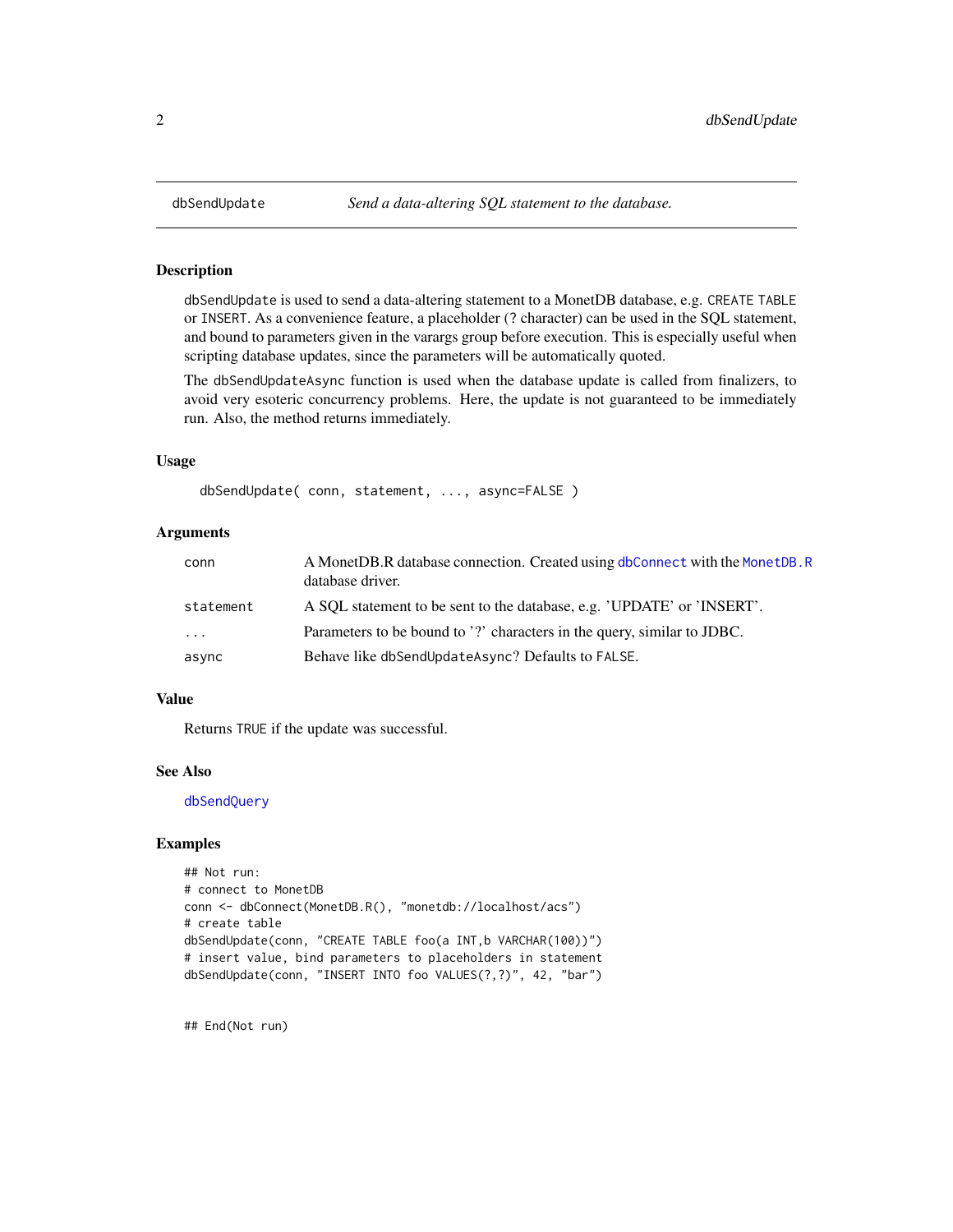<span id="page-2-0"></span>

#### Description

dbTransaction is used to switch the data from the normal auto-commiting mode into transactional mode. Here, changes to the database will not be permanent until dbCommit is called. If the changes are not to be kept around, you can use dbRollback to undo all the changes since dbTransaction was called.

#### Usage

```
dbTransaction(conn, ...)
```
#### Arguments

| conn                    | A MonetDB.R database connection. Created using dbConnect with the MonetDB.R<br>database driver. |
|-------------------------|-------------------------------------------------------------------------------------------------|
| $\cdot$ $\cdot$ $\cdot$ | Future use.                                                                                     |

#### Value

Returns TRUE if the transaction command was successful.

#### Examples

```
## Not run:
conn <- dbConnect(MonetDB.R(), "monetdb://localhost/acs")
dbSendUpdate(conn, "CREATE TABLE foo(a INT,b VARCHAR(100))")
dbTransaction(conn)
dbSendUpdate(conn, "INSERT INTO foo VALUES(?,?)", 42, "bar")
dbCommit(conn)
dbTransaction(conn)
dbSendUpdate(conn, "INSERT INTO foo VALUES(?,?)", 43, "bar")
dbRollback(conn)
# only 42 will be in table foo
```
## End(Not run)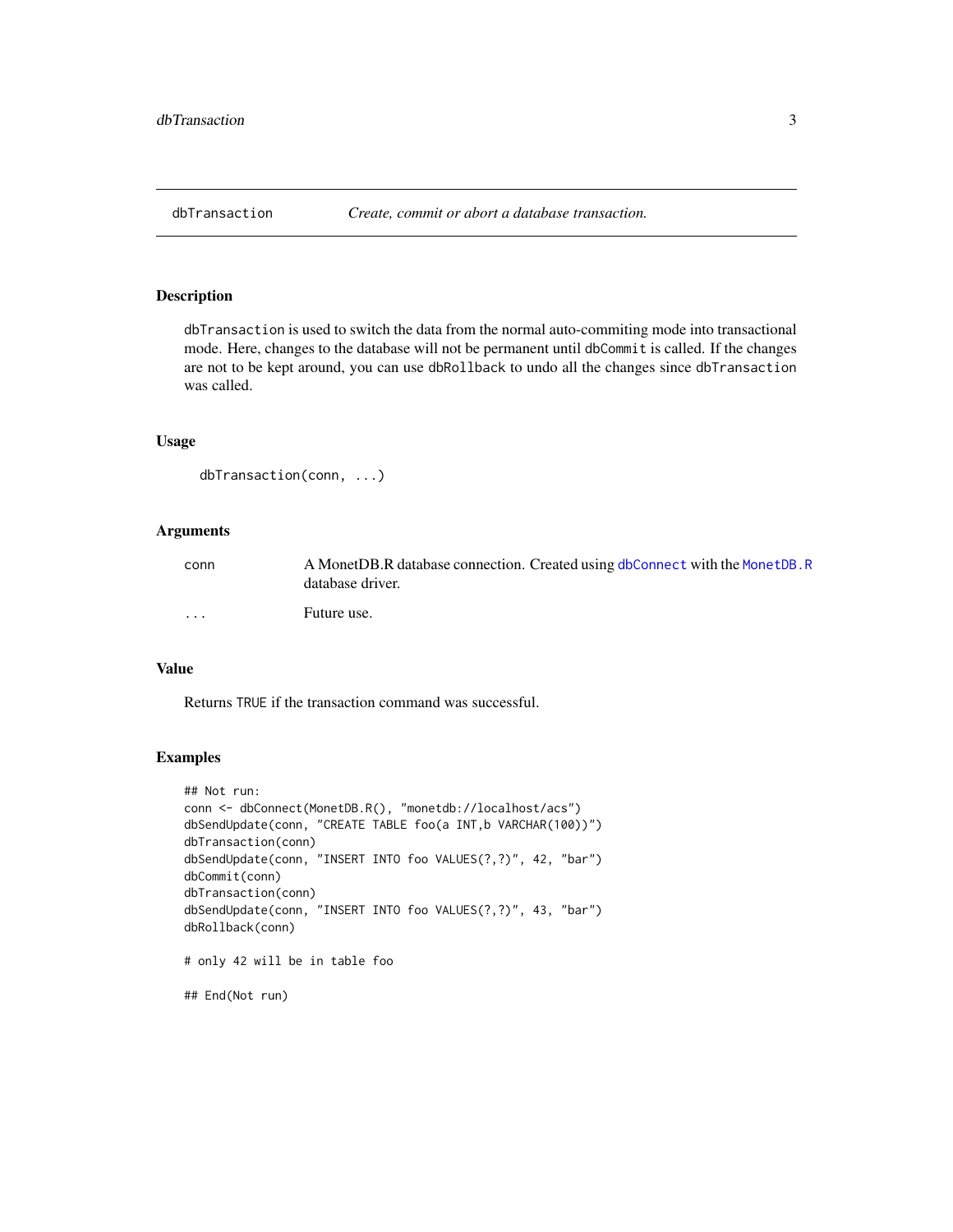<span id="page-3-1"></span><span id="page-3-0"></span>

#### Description

MonetDB.R creates a new DBI driver that can be used to connect and interact with MonetDB.

#### Usage

MonetDB.R ()

#### Details

The MonetDB.R function creates the R object which can be used to a call [dbConnect](#page-0-0) which actually creates the connection. Since it has no parameters, it is most commonly used inline with the [dbConnect](#page-0-0) call.

This package aims to provide a reasonably complete implementation of the DBI. A number of additional methods are provided: [dbSendUpdate](#page-1-1) for database-altering statements, [dbSendUpdateAsync](#page-1-2) for cleanup operations and [monetdb.read.csv](#page-4-1) for database CSV import.

#### Value

Returns a driver object that can be used in calls to [dbConnect](#page-0-0).

#### See Also

[dbConnect](#page-0-0) for documentation how to invoke the driver [monetdb.server.setup](#page-0-0) to set up and start a local MonetDB server from R

#### Examples

```
## Not run:
library(DBI)
conn <- dbConnect(MonetDB.R::MonetDB(), dbname = "demo")
dbWriteTable(conn, "iris", iris)
dbListTables(conn)
dbGetQuery(conn, "SELECT COUNT(*) FROM iris")
d <- dbReadTable(conn, "iris")
```
## End(Not run)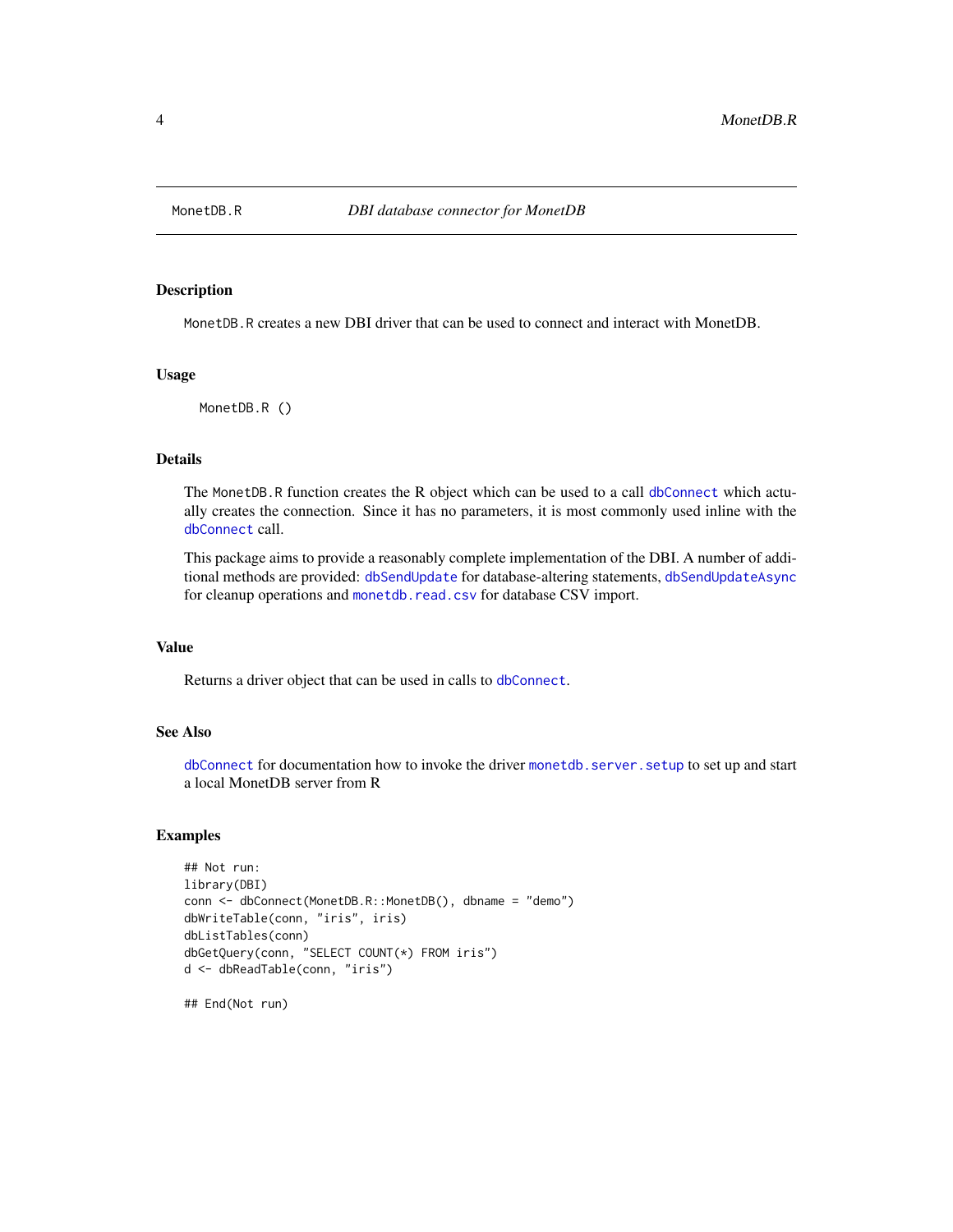<span id="page-4-1"></span><span id="page-4-0"></span>monetdb.read.csv *Import a CSV file into MonetDB*

#### Description

Instruct MonetDB to read a CSV file, optionally also create the table for it.

#### Usage

```
monetdb.read.csv (conn, files, tablename, header=TRUE,
 best.effort=FALSE, delim=",",
newline = "\\n", quote = "\"", create=TRUE, col.names=NULL, lower.case.names=FALSE,
sep=delim, ...)
```
#### Arguments

| conn             | A MonetDB.R database connection. Created using dbConnect with the MonetDB.R<br>database driver.               |
|------------------|---------------------------------------------------------------------------------------------------------------|
| files            | A single string or a vector of strings containing the absolute file names of the<br>CSV files to be imported. |
| tablename        | Name of the database table the CSV files should be imported in. Created if<br>necessary.                      |
| header           | Whether or not the CSV files contain a header line.                                                           |
| best.effort      | Use best effort flag when reading csv files and continue importing even if parsing<br>of fields/lines fails.  |
| delim            | Field separator in CSV file.                                                                                  |
| newline          | Newline in CSV file, usually \n for UNIX-like systems and \r\r on Windows.                                    |
| quote            | Quote character(s) in CSV file.                                                                               |
| create           | Create table before importing?                                                                                |
| lower.case.names |                                                                                                               |
|                  | Convert all column names to lowercase in the database?                                                        |
| col.names        | Optional column names in case the ones from CSV file should not be used                                       |
| sep              | alias for delim                                                                                               |
| .                | Additional parameters. Currently not in use.                                                                  |

#### Value

Returns the number of rows imported if successful.

#### See Also

dbWriteTable in [DBIConnection-class](#page-0-0)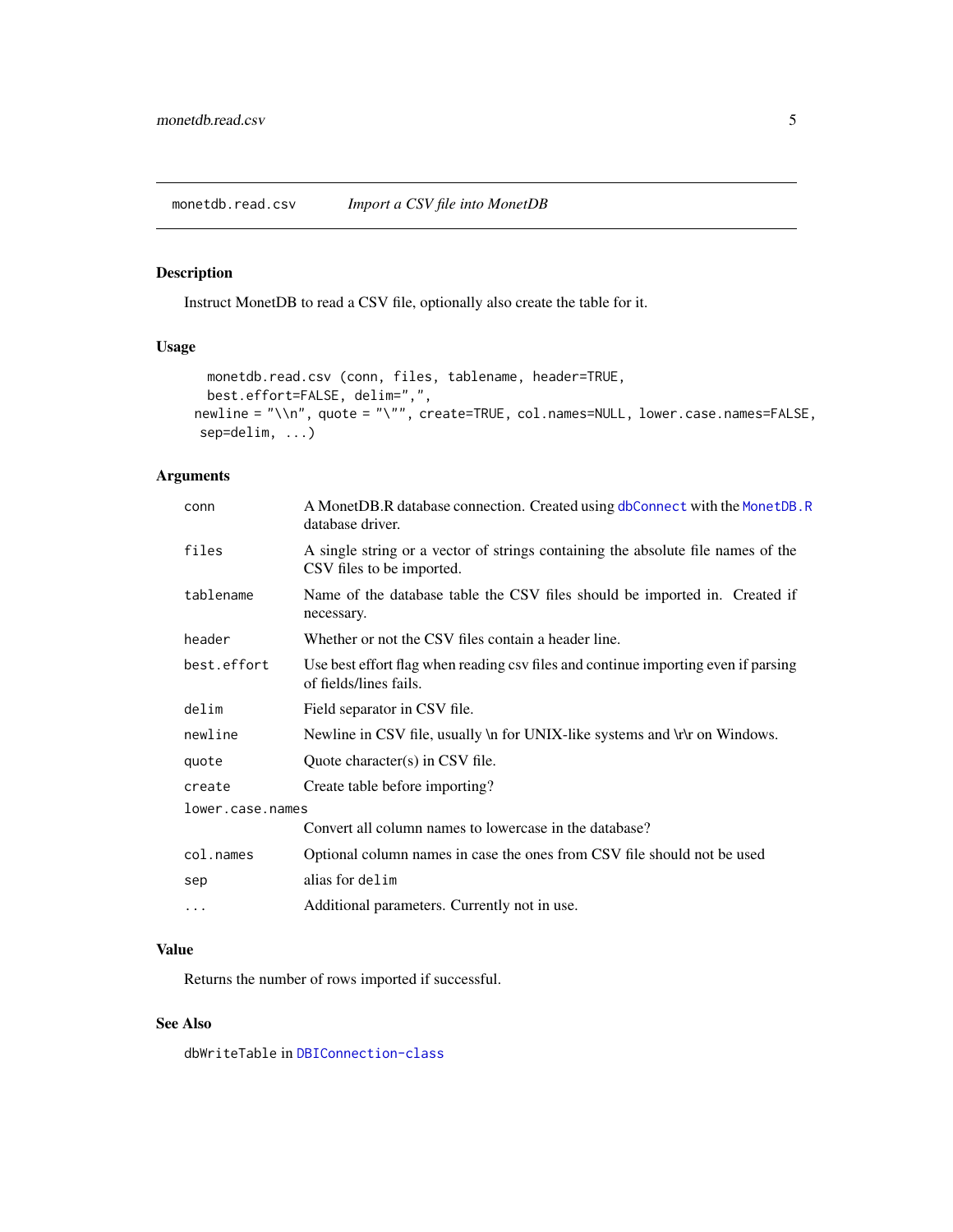#### Examples

```
## Not run:
library(DBI)
# connect to MonetDB
conn <- dbConnect(MonetDB.R::MonetDB(), dbname = "demo")
# write test data to temporary CSV file
file <- tempfile()
write.table(iris, file, sep=",")
# create table and import CSV
MonetDB.R::monetdb.read.csv(conn, file, "iris")
```
## End(Not run)

monetdbRtype *Get the name of the R data type for a database type.*

#### Description

For a database data type, get the name of the R data type it is being translated to.

#### Usage

```
monetdbRtype ( dbType )
```
#### Arguments

dbType A database type string such as CHAR or INTEGER.

#### Value

String containing the R data type for the DB data type, e.g. character or numeric.

sqlite-compatibility *Compatibility functions for RSQlite*

#### Description

Some functions that RSQlite has and that we support to allow MonetDBLite being used as a drop-in replacement.

#### Usage

```
isIdCurrent(dbObj, ...)
initExtension(dbObj, ...)
```
<span id="page-5-0"></span>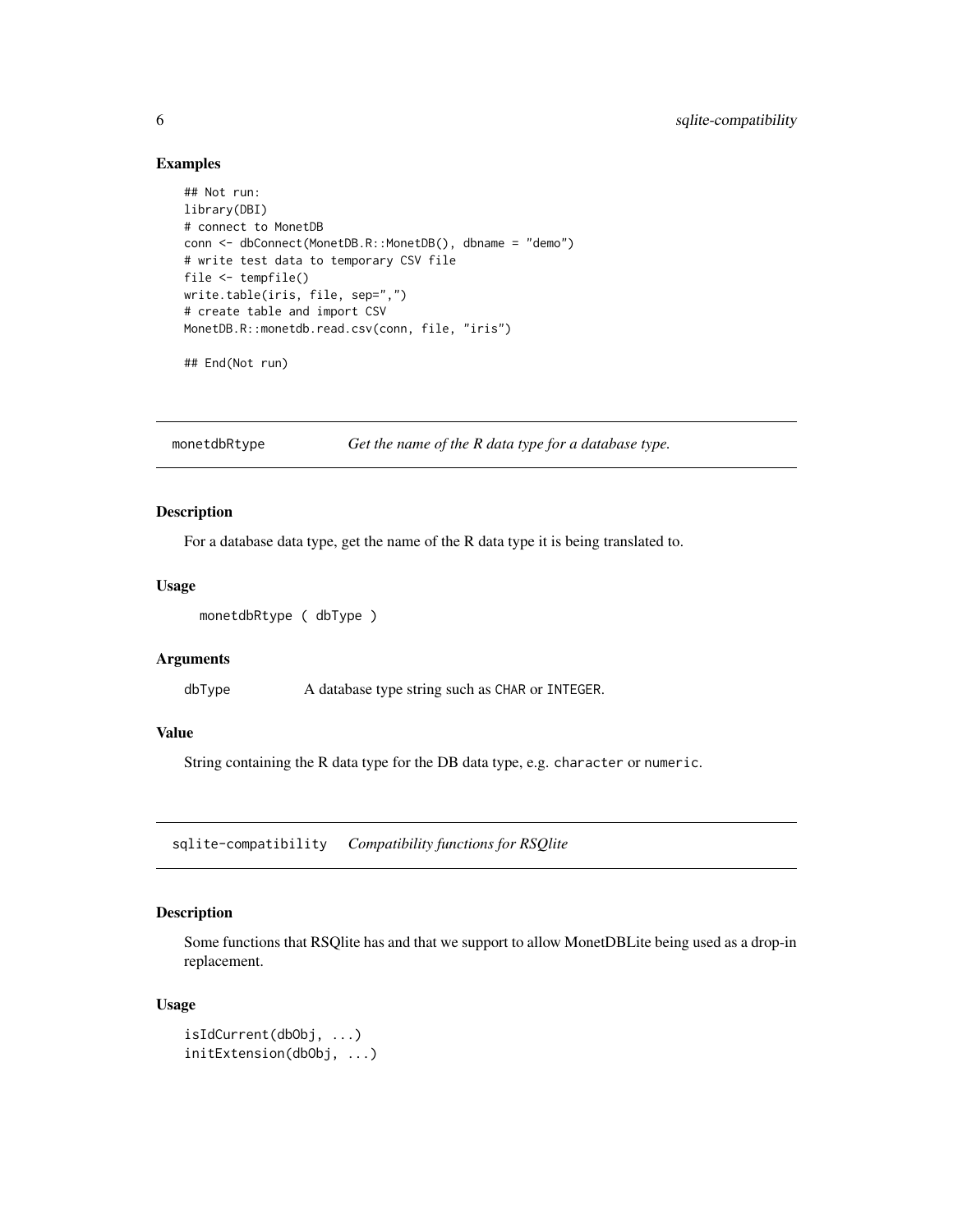### <span id="page-6-0"></span>Arguments

| dbObj   | A MonetDB.R database connection. Created using dbConnect with the MonetDB.R<br>database driver. |
|---------|-------------------------------------------------------------------------------------------------|
| $\cdot$ | Additional parameters. Currently not in use.                                                    |